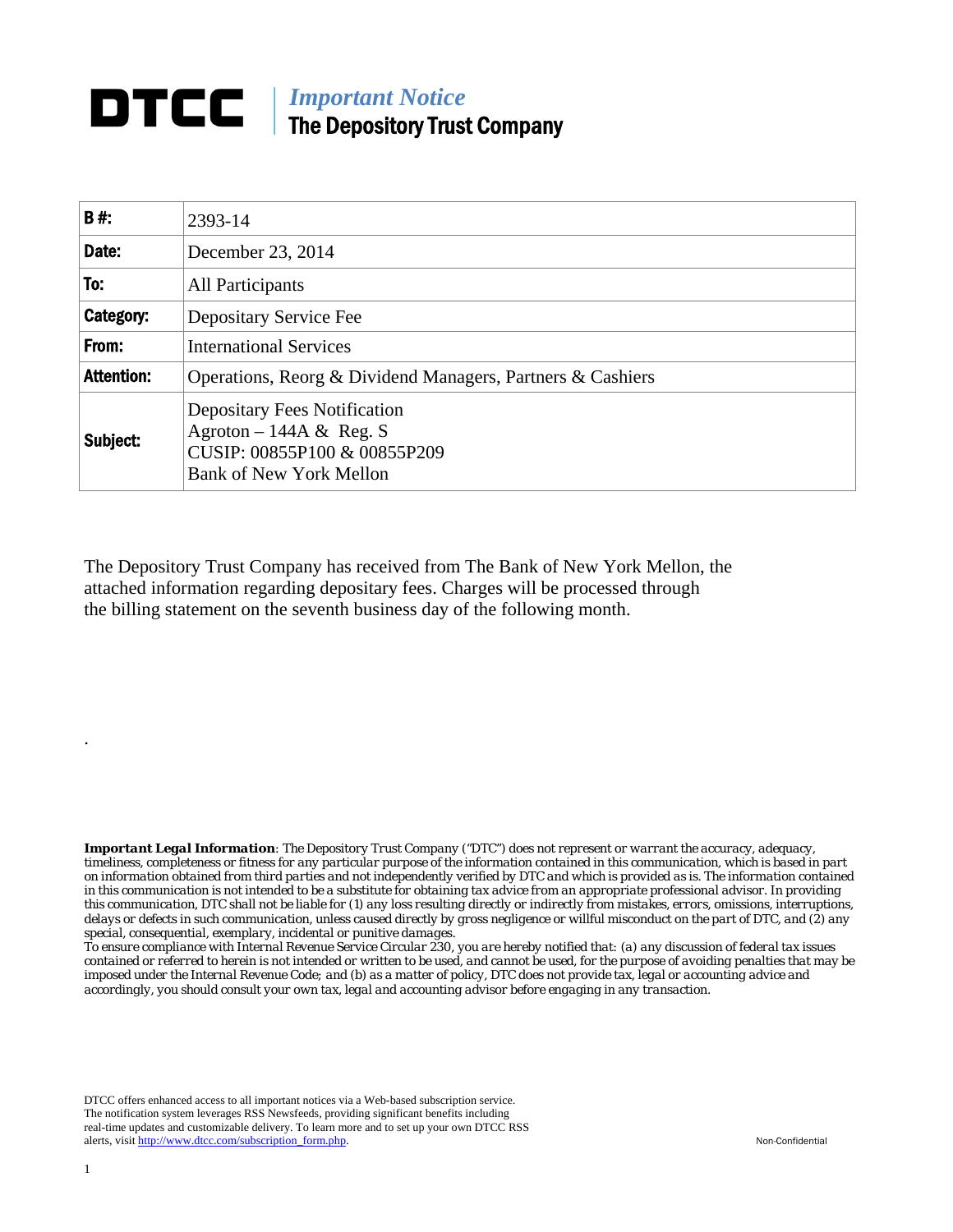

December 19, 2014

 The Bank of New York Mellon(the "Depositary") hereby represents and warrants to DTC, Euroclear, and Clearstream that it may collect and receive, pursuant to the terms and conditions of the Deposit Agreement (the "Agreement"), dated as of Oct 07, 2009 between Agroton Public Limited and the Depositary, a service fee per ADR share in accordance with the table below (the "Representation"):

| Depositary:            | <b>BNYM</b>    |
|------------------------|----------------|
| DTC#:                  | 2504           |
| <b>Security Name:</b>  | Agroton - 144A |
| <b>CUSIP:</b>          | 00855P100      |
| <b>Security Type:</b>  | DR             |
| Fee:                   | \$0.03         |
| <b>Record Date:</b>    | Feb 03, 2015   |
| <b>Billing Period:</b> | February       |
|                        |                |

The Depositary hereby instructs DTC, Euroclear, and Clearstream to collect and pass-through such fees to the Depositary (the "Instruction").

Depositary hereby agrees to indemnify and hold harmless DTC, Euroclear, and Clearstream and their respective officers, directors, employees and agents (the "Indemnitees") from and against any and all Losses  $\frac{1}{1}$  and/or Legal Actions<sup>2</sup> resulting from or arising out the Representation and/or the Instruction, provided, however that such indemnity shall not extend to any Losses or Legal Actions resulting from or arising out of the negligence, willful default or fraud of DTC, Euroclear, and Clearstream (or any of their respective officers, directors, agents or employees).

Thank You,

The Bank of New York Mellon

<sup>1</sup> "Losses" means and includes all losses, liabilities, damages, judgments, payments, costs and expenses (including without limitation any reasonable costs of investigation and reasonable legal fees and expenses incurred).

<sup>2</sup> "Legal Action" means and includes any claim, counterclaim, demand, action, suit, counterclaim, arbitration, inquiry, proceeding or investigation before any federal, state or foreign court or other tribunal, or any investigative or regulatory agency or SRO.

BNY Mellon collects fees from DR holders pursuant to the terms and conditions of the DRs and the deposit agreement under which they are issued. From time to time, BNY Mellon may make payments to the issuer to reimburse and / or share revenue from the fees collected from DR holders, or waive fees and expenses to the issuer for services provided, generally relating to costs and expenses arising out of establishment and maintenance of the DR program. BNY Mellon may also transact with affiliated brokers and dealers.